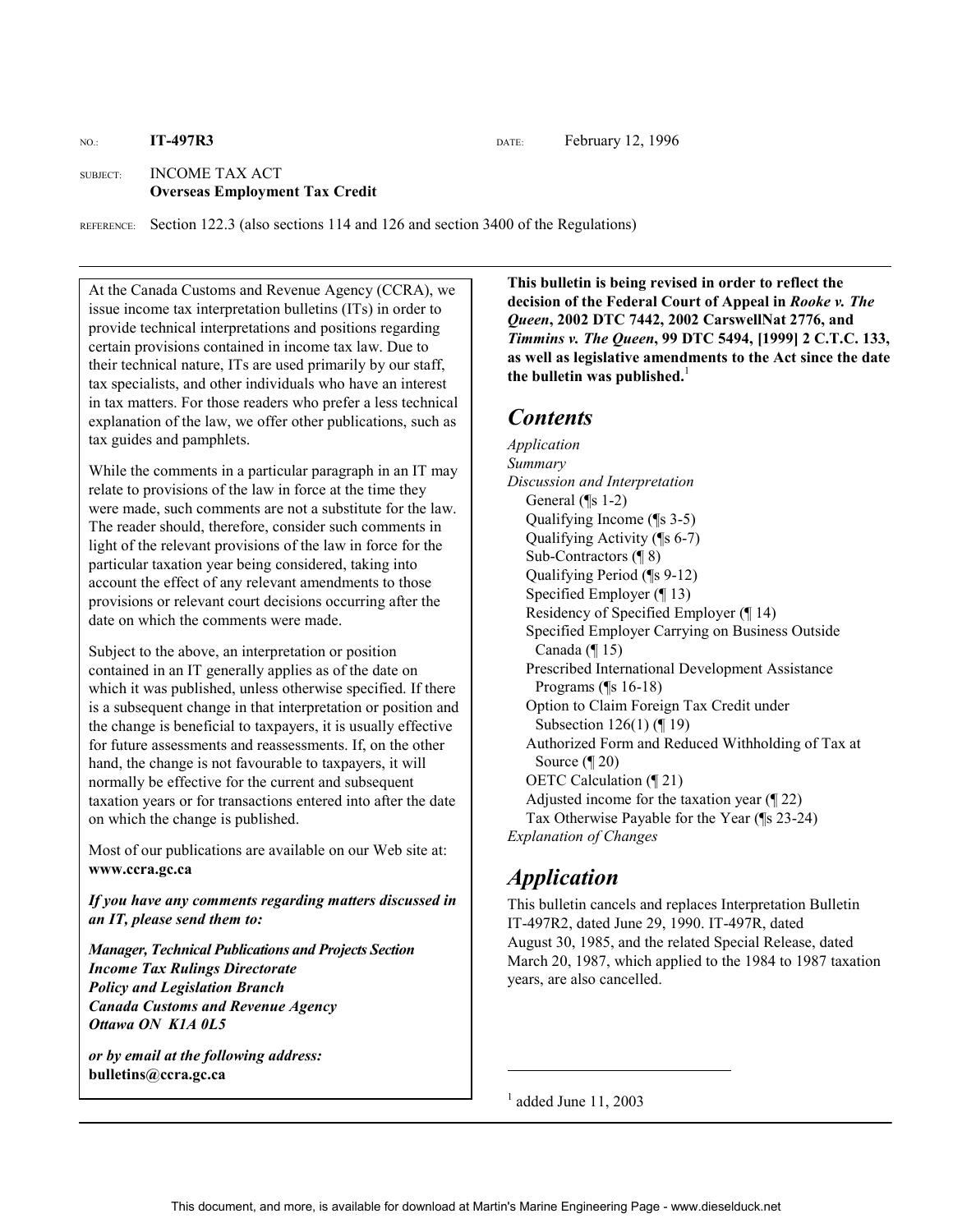# *Summary*

This bulletin deals with the overseas employment tax credit (OETC). An individual who is resident in Canada may be entitled to claim this credit for qualifying income from overseas employment. The OETC provides a tax reduction for up to \$100,000 of income earned in a full year of employment outside Canada. To qualify for the OETC, the employment must be:

- (a) with a specified employer (generally, a resident of Canada);
- (b) in connection with a contract under which the specified employer carried on business outside Canada on a resource, construction, installation, agricultural or engineering project (or for the purpose of obtaining such a contract); and
- (c) performed outside Canada for a period of at least 6 consecutive months.

The bulletin explains various terms and conditions relating to the OETC. It also provides details of the calculation required to determine the OETC and gives an example of this calculation.

# *Discussion and Interpretation*

## **General**

**¶ 1.** The overseas employment tax credit (OETC) is available to individuals who are resident or deemed resident in Canada for any part of a taxation year. The current version of IT-221, Determination of an Individual's Residence *Status,* describes circumstances in which an individual is considered to continue to be resident in Canada after having physically departed from Canada. That bulletin also discusses deemed residents of Canada.

**¶ 2.** An individual described in ¶ 1 above who has earned qualifying income in a taxation year throughout a qualifying period while employed outside Canada by a specified employer with respect to a qualifying activity may, under section 122.3, deduct an OETC from the tax otherwise payable for the year. The terms "qualifying income," "qualifying activity," "qualifying period" and "specified employer," as well as the OETC calculation, are explained below.

## **Qualifying Income**

**¶ 3.** Qualifying income of an individual for OETC purposes is the employment income earned in a qualifying period while the individual was employed by a "specified employer" (other than for the performance of services under a prescribed international development assistance program of the Government of Canada as discussed in ¶s 16 to 18 below), provided all or substantially all of the individual's employment duties were performed outside Canada:

- (a) in connection with a contract under which the employer carried on business outside Canada with respect to a qualifying activity as discussed in ¶ 6 below, or
- (b) for the purpose of obtaining a contract for the specified employer to undertake a qualifying activity.

The fact that the employment is performed in connection with two or more separate contracts of the specified employer does not, in itself, affect eligibility to claim the OETC.

The "all or substantially all" test referred to above is considered to be met if 90% of the employment duties are performed outside Canada.

**¶ 4.** For the purpose of section 122.3, qualifying income earned by an individual employee during a qualifying period includes salary, wages and other remuneration, including gratuities, received from that employment for the qualifying period. It also includes all or a reasonable proportion of any taxable benefit or other amount required under section 6 to be included in income that can be considered to be received or enjoyed by the individual for that same period from, or as a consequence of, that same employment. Benefits under section 7 are similarly included. This type of income is reduced by all or a reasonable proportion of any applicable amount described in subsections 8(1) to (13) inclusive that can reasonably be considered to be deductible in calculating income during that same period from that same employment.

**¶ 5.** Individuals are not eligible for a deduction from tax under section 122.3 in respect of self-employed income.

## **Qualifying Activity**

 $\blacksquare$  **6.** For OETC purposes, a qualifying activity includes:

- (a) the exploration for or the exploitation of petroleum, natural gas, minerals or similar resources;
- (b) a construction, installation, agricultural or engineering activity; or
- (c) any prescribed activity.

A qualifying activity refers to a qualifying activity of the specified employer and not that of the employee.

**¶ 7.** As long as all or substantially all of the duties performed by the employee are in connection with a contract under which the specified employer carries on a business with respect to a qualifying activity, the employee would qualify for the OETC provided that the other conditions referred to in subsection 122.3(1) are met. For example, if all of these conditions are met, the following employees of a specified employer carrying on a qualifying activity would qualify for the OETC:

- (a) instructors or administrative staff providing supporting services to fellow employees;
- (b) staff who train the personnel of the foreign customer; and
- (c) computer hardware and software specialists fulfilling terms of their employer's qualifying activity contract.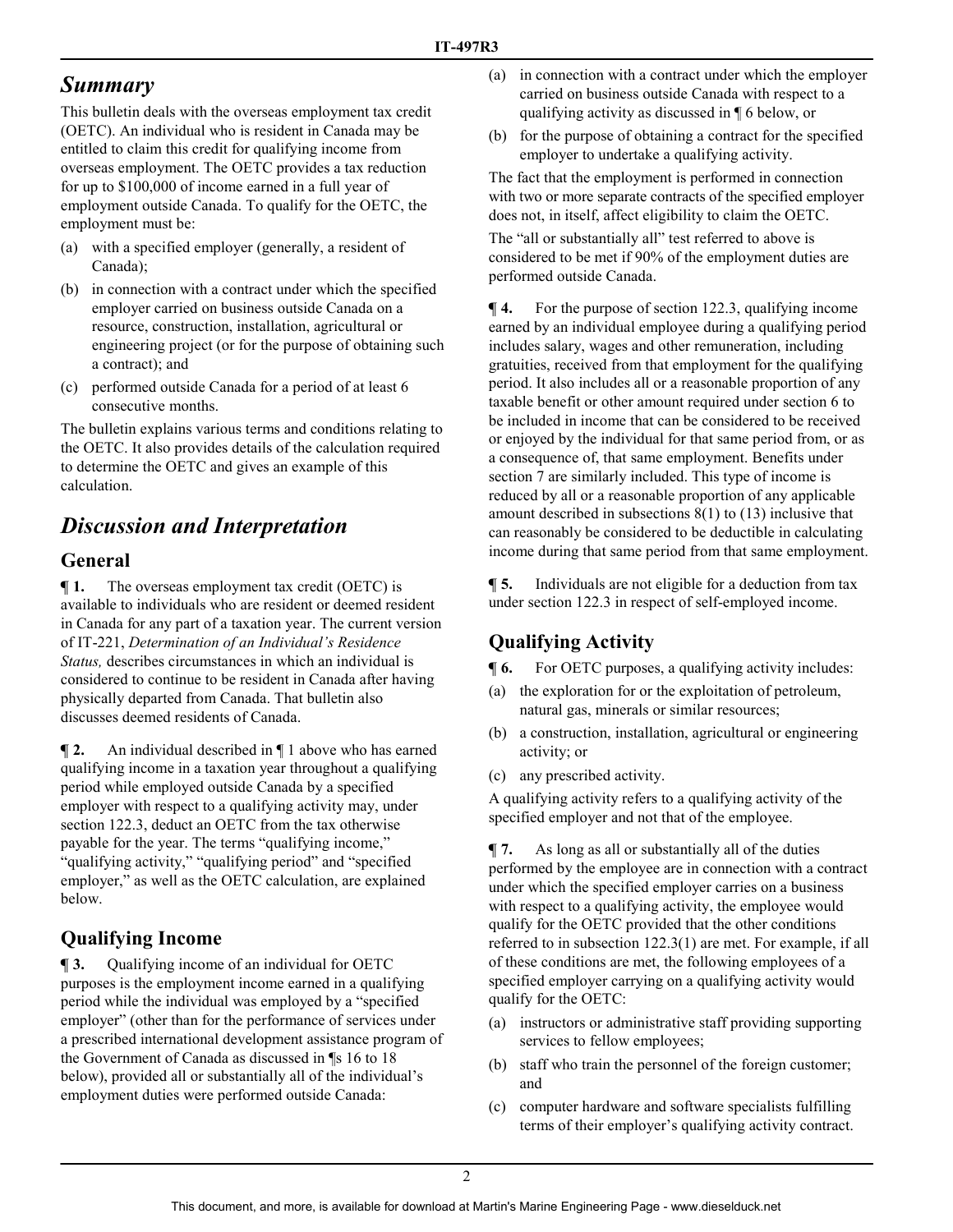## **Sub-Contractors**

**[8.** Ordinarily, the specified employer will itself directly carry on the qualified activities described in  $\P$  6 (a) to (c) above, that entitle employees to claim the OETC. However, assuming all of the other requirements of subsection 122.3(1) are met, the OETC is also available to employees of a specified employer that carries on business outside Canada in other than a qualifying activity. Often referred to as a sub-contractor, such a specified employer would be one who has a contract or subcontract to provide its services through its employees to another person in respect of a qualifying activity carried on by that person outside Canada, or in respect of such a qualifying activity which that person has subcontracted to a third party. For example, assume that a specified employer (A Ltd.) has contracted to carry on business outside Canada by providing data processing services to a non-resident company (B Ltd.) whose only business is the exploration for natural gas. Assuming the other requirements of subsection 122.3(1) are met, the employees of A Ltd. providing the data processing services would qualify for the OETC, since their employment is in connection with a contract under which the specified employer carried on business outside Canada with respect to qualifying activities.

## **Qualifying Period**

**¶ 9.** A qualifying period, for OETC purposes, means a period of more than six consecutive months that commenced in the year or a previous year. The qualifying period must include part of the taxation year for which the OETC claim is made. In this context, a month means either an entire month named on a calendar or a period starting from a given day in one month to the day before the corresponding day of the next month. For example, if the starting date for the six consecutive months was December 14, 1992, the minimum qualifying period of more than six consecutive months, would run from December 14, 1992 into June 14, 1993.

**¶ 10.** A qualifying period may be composed of consecutive periods of time spent by an individual in one or more locations anywhere outside Canada, including the land and territorial waters of a foreign country, in international waters or Antarctica.

 $\P$  **11.** An individual's entitlement to the OETC will not be denied simply because the person was not a resident or deemed resident of Canada throughout the qualifying period. Similarly, an individual's entitlement will not necessarily be denied because the individual was not actually outside Canada or at the work location(s) for the entire qualifying period. Periods of vacation or consultation with the employer will not be considered to interrupt the qualifying period, provided they are reasonable. This will depend on the facts of each case, including the relevant industrial practice, the nature of the work performed and the remoteness from any established community. During a period of absence from the work location, an employee may perform duties of employment in Canada and still remain eligible for the

OETC, provided that substantially all of the employment duties, as referred to in ¶ 3 above, are performed throughout the qualifying period outside Canada.

**¶ 12.** However, if an individual, such as a drill rig worker, is employed on an "on demand" basis for various periods in the year and is paid only for those periods, with no commitment for indeterminate employment or for a minimum number of days of employment in the year, that individual would usually be considered to commence and cease employment at the beginning and end of each such period. Accordingly, such an employee would not qualify for the OETC unless one of the periods of employment that commenced in the year or a previous year, and ended in the particular year, exceeded six consecutive months.

## **Specified Employer**

**¶ 13.** A specified employer, for OETC purposes, is described in subsection 122.3(2) as:

- (a) a person resident in Canada;
- (b) a partnership, provided that persons resident in Canada or corporations controlled by persons resident in Canada own more than 10% of the aggregate fair market value of all interests in the partnership; or
- (c) a corporation that is a foreign affiliate, defined in paragraph 95(1)(*d*), of a person resident in Canada.

## **Residency of Specified Employer**

**¶ 14.** A specified employer that is a corporation is generally considered to be a resident of Canada if:

- (a) its central management and control are located in Canada; or
- (b) it falls within the criteria set out in subsection 250(4) which deem a corporation to be resident in Canada throughout a taxation year.

For further information on the residency of a corporation see the current version of IT-391, *Status of Corporations*.

The current version of IT-221, *Determination of an Individual's Residence Status, explains the factors which* apply in determining residency of individuals.

## **Specified Employer Carrying on Business Outside Canada**

**¶ 15.** Whether or not a specified employer is carrying on business outside Canada is always a question of fact. In determining this, the major factors to be considered are:

- (a) the objects of the employer's business; and
- (b) the nature of the activities the employer is carrying on outside Canada.

Employment with the Government of Canada or a provincial or municipal government generally does not qualify for the purposes of section 122.3, because a body politic or government would not usually carry on business outside Canada under a contract.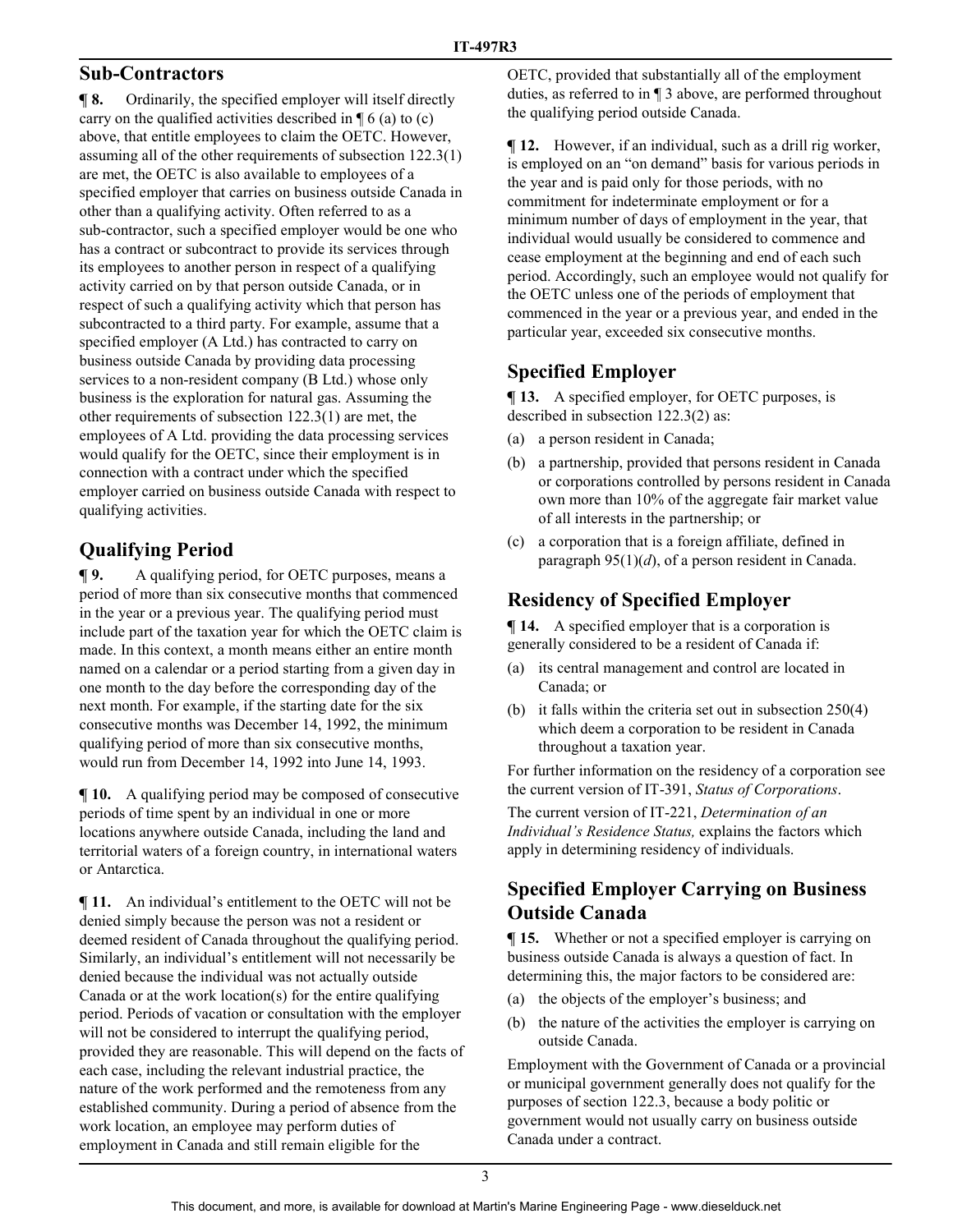## **Prescribed International Development Assistance Programs**

 $\P$  **16.** For purposes of the OETC, employment for the performance of services under a prescribed international development assistance program of the Government of Canada is not qualified employment. Such programs are prescribed in section 3400 of the Regulations to be international development assistance programs of the Canadian International Development Agency (CIDA) that are financed with funds (other than loan assistance funds) which are provided under External Affairs Vote 30a, *Appropriation Act No. 3, 1977-78*, or another act providing for such financing. Section 3400 of the Regulations applies even if CIDA provides only partial funding for the project.

**¶ 17.** The exclusion of services performed under a prescribed international development assistance program does not apply if the qualifying period started before 1984, or started before 1987 in connection with a specified employer's contract entered into before August 16, 1983.

**¶ 18.** As indicated in ¶ 16 above, a CIDA program financed by loan assistance funds may constitute qualified employment. However, CIDA funding rules were changed in 1986 so that international development assistance programs are financed only by grants rather than loan assistance funds. As a result, after March 31, 1986, any employment under a CIDA-sponsored program will not qualify for the OETC unless the funding agreement was initially signed as a loan agreement before April 1, 1986.

## **Option to Claim Foreign Tax Credit under Subsection 126(1)**

**¶ 19.** The tax credits provided under section 122.3, the OETC, and subsection 126(1), the foreign tax credit for non-business income, are optional. A taxpayer may claim one or the other, or both. However, to the extent that a portion of an employee's qualifying foreign employment income is used to calculate an OETC, it may not be used to determine a foreign tax credit (see the current version of IT-270, *Foreign Tax Credit*). An employee may choose to claim a foreign tax credit, for example, where the OETC would be rendered ineffective by virtue of the application of the alternative minimum tax under section 127.5.

## **Authorized Form and Reduced Withholding of Tax at Source**

**¶ 20.** Form T626, *Overseas Employment Tax Credit,* should be completed and filed with a T1 return when claiming the OETC. The employer is also required to complete a portion of this form. An application may be made for reduced withholding of income tax at source if the taxpayer will be eligible for the OETC. To apply, a completed copy of form T626 should be submitted to the Chief of Source Deductions at the Revenue Canada tax services office serving the taxpayer, together with a letter

explaining the situation and supporting documentation, such as a copy of the contract for overseas employment. Where an employer has numerous employees on international assignment who clearly will qualify for the OETC, the Department will consider granting a blanket waiver to cover the reduction in withholdings at source.

## **OETC Calculation**

**¶ 21.** Expressed as a formula, the amount that can be deducted under section 122.3 as an OETC is:

| The lesser of limitation<br>A and B                   | $\times$ | Tax otherwise<br>payable for the<br>taxation year<br>(see $\P$ 23 below) |
|-------------------------------------------------------|----------|--------------------------------------------------------------------------|
| Adjusted income for the<br>taxation year (see $\P$ 22 |          |                                                                          |
| below)<br>where limitation:                           |          |                                                                          |
| $A =$ the number of days in that portion of           |          |                                                                          |

 $A =$  the number of days in that portion of the qualifying period that is in the year and on which the individual was resident in Canada

 $\times$  \$80,000

365

 $B = 80\%$  of the individual's qualifying income (see ¶ 3 above) that is reasonably attributable to duties performed during the number of days referred to in A above;

Therefore, the OETC provides an annual tax reduction for a maximum of \$100,000 of overseas employment income earned in a full year of overseas employment. The \$80,000 base amount in "A" above represents a ceiling for a one-year period which is prorated if the employee is overseas for less than the full year. An analysis of the formula components and an example of the OETC calculation is found in ¶s 22 to 24 below.

## **Adjusted income for the taxation year**

**¶ 22.** For the purposes of the OETC calculation, as described in ¶ 21 above, the adjusted income for the taxation year for an individual who is resident in Canada throughout the year is the amount, if any, by which the individual's income for the year (including, before 1988, any forward averaged amount included in taxable income for the year) exceeds the total of:

- (a) the amounts deducted in the year under:
	- paragraph  $111(1)(b)$  in respect of net capital losses; and
	- section 110.6 in respect of the capital gains deduction; and
- (b) the amounts deductible for the year under:
	- paragraph  $110(1)(d.2)$  equal to  $1/4$  of the amount included in income under paragraph 35(1)(*d*) in respect of a prospector's or grubstaker's shares received after May 22, 1985, unless the amount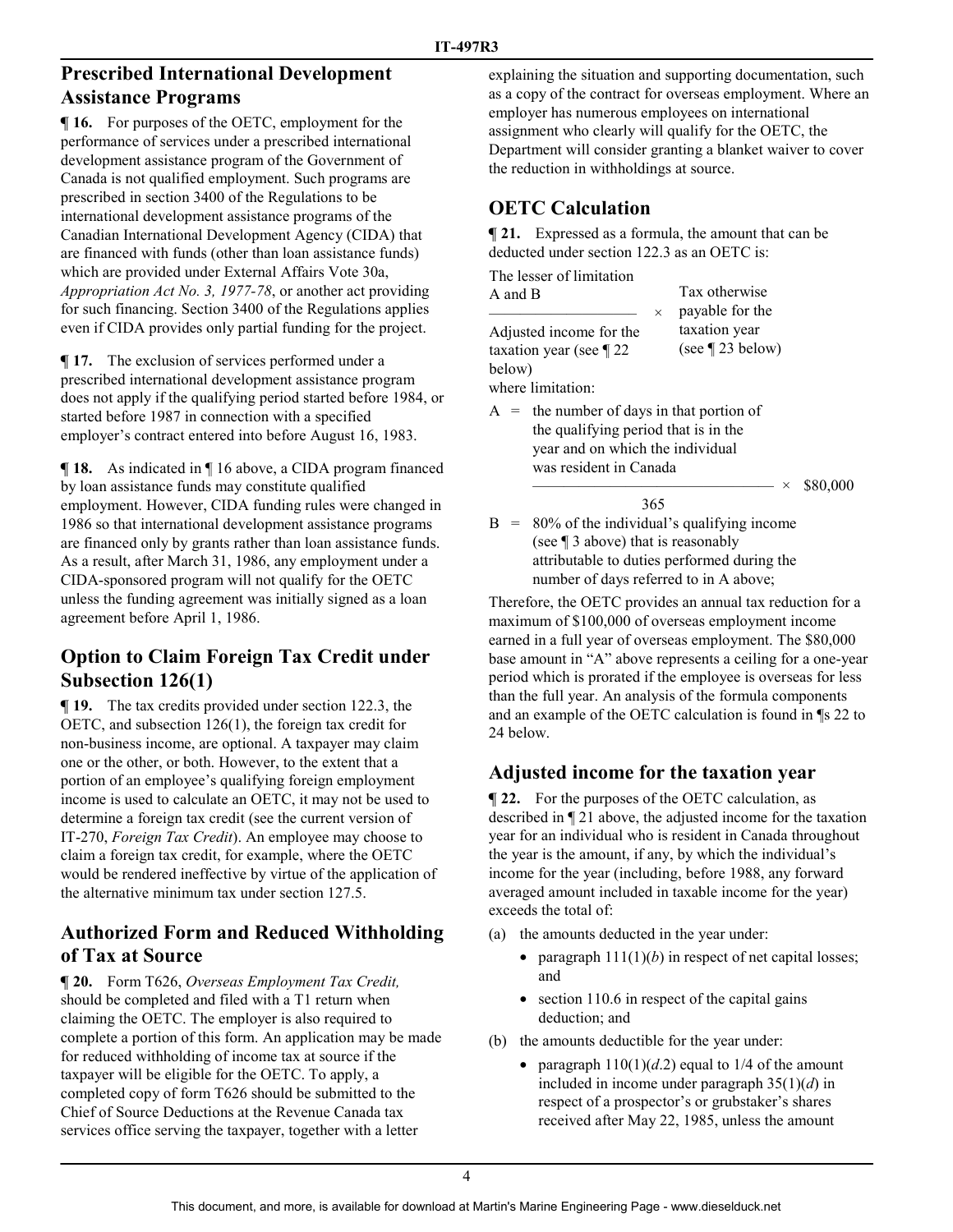included in income is exempt from tax in Canada by reason of one of Canada's tax treaties;

- paragraph  $110(1)(d.3)$  equal to  $1/4$  of the amount included in calculating income under subsection 147(10.4) with respect to employer shares received as part of a withdrawal after May 23, 1985, from a deferred profit sharing plan;
- paragraph  $110(1)(f)$  with respect to certain amounts that are required to be included in income but are exempt from tax in Canada; and
- paragraph  $110(1)(j)$  in respect of the amount of a benefit included in income as a result of an individual receiving a home relocation loan because of an employment relocation occurring in 1985 and subsequent taxation years.

For the 1993 and subsequent taxation years, the adjusted income of an individual who is resident in Canada during part of a taxation year will include not only the individual's income for the period in the year during which the individual was resident in Canada but also the individual's "taxable" income earned in Canada" (subject to certain adjustments) as determined under section 115 for the period in the year during which the individual was not resident in Canada. This is reduced by the total of:

- the amounts listed in (a) above that were deducted in the year, and
- the amounts listed in (b) above that were deductible in respect of the period referred to in paragraph 114(*a*).

For 1992 and prior taxation years, the adjusted income of an individual who is resident in Canada during part of a taxation year is the amount, if any, by which the individual's income computed in accordance with paragraph 114(*a*) for the period or periods in the year throughout which the individual was resident in Canada, was employed in Canada or was carrying on business in Canada, exceeds the total of:

- the amounts listed in (a) above that were deducted in the year, and
- the amounts listed in (b) above that were deductible in respect of the period referred to in paragraph 114(*a*).

## **Tax Otherwise Payable for the Year**

**¶ 23.** As defined in paragraph 122.3(2)(*b*), tax otherwise payable for the year is the amount that would be the tax payable under Part I of the Act for the year before

- (a) adding any amount for:
	- the amount of tax that is, under section 120, required to be added for income not earned in a province; or
	- forward-averaged income under subsection 120.1(2); or
- (b) deducting any amount for:
	- an OETC under subsection 122.3(1);
	- forward-averaged income under subsection 120.1(1);
	- minimum tax carryover under subsection 120.2(1);
	- a dividend tax credit under section 121;
	- a foreign tax credit under section 126;
- a logging tax deduction, a political contribution tax credit or an investment tax credit under section 127;
- a share-purchase tax credit under section 127.2;
- a scientific research and experimental development tax credit under section 127.3; or
- a labour-sponsored funds tax credit under section 127.4.

### *Example*

**¶ 24.** Assume an individual resident in Canada during 1994:

- (a) is employed in the year for 73 days, commencing on October 20, 1994, outside Canada by a specified employer for the performance of any one or more of the duties described in  $\P$  6(a) to (c) above;
- (b) continues to be so employed until April 30, 1995;
- (c) earns income of \$22,000 in 1994 that is reasonably attributable to the 73 days referred to in (a);
- (d) calculates adjusted income for 1994 to be \$64,000 under ¶ 22 above; and
- (e) calculates tax otherwise payable for 1994 to be \$14,000 under ¶ 23 above.

#### To calculate the individual's overseas employment tax **credit:**

(1) Determine the lesser of Limitation A and B:

|                           |  |     | $A = (a) \times $80,000 = 73 \times $80,000 = $16,000$ |
|---------------------------|--|-----|--------------------------------------------------------|
| 365                       |  | 365 |                                                        |
| $B = 80\% \text{ of (c)}$ |  |     | $= 80 \times \$22,000 = \$17,600$                      |
|                           |  | 100 |                                                        |

(2) The OETC is:  $$16,000 \times $14,000 = $3,500$ óóóñ \$64,000

In this example, because the individual's qualifying period exceeded six months at the time the 1994 tax return was required to be filed, the tax credit of \$3,500 may be deducted in calculating 1994 tax payable. However, when an individual commences the performance of employment duties outside Canada after October 31 in a particular year, the necessary qualifying period of more than six months would not be satisfied before the individual's return of income for that year is required to be filed (i.e., no later than April 30 of the immediately following year). As a result, a tax credit under section 122.3 for income earned outside Canada during the period of that year after October 31 cannot be claimed at the time such return is required to be filed unless it can be established that the individual will be performing the employment duties outside Canada for a period of more than six consecutive months. The individual can establish this fact by, for example, filing with the return a letter from the employer certifying that the individual will be performing the employment duties outside Canada for a period of more than six consecutive months.